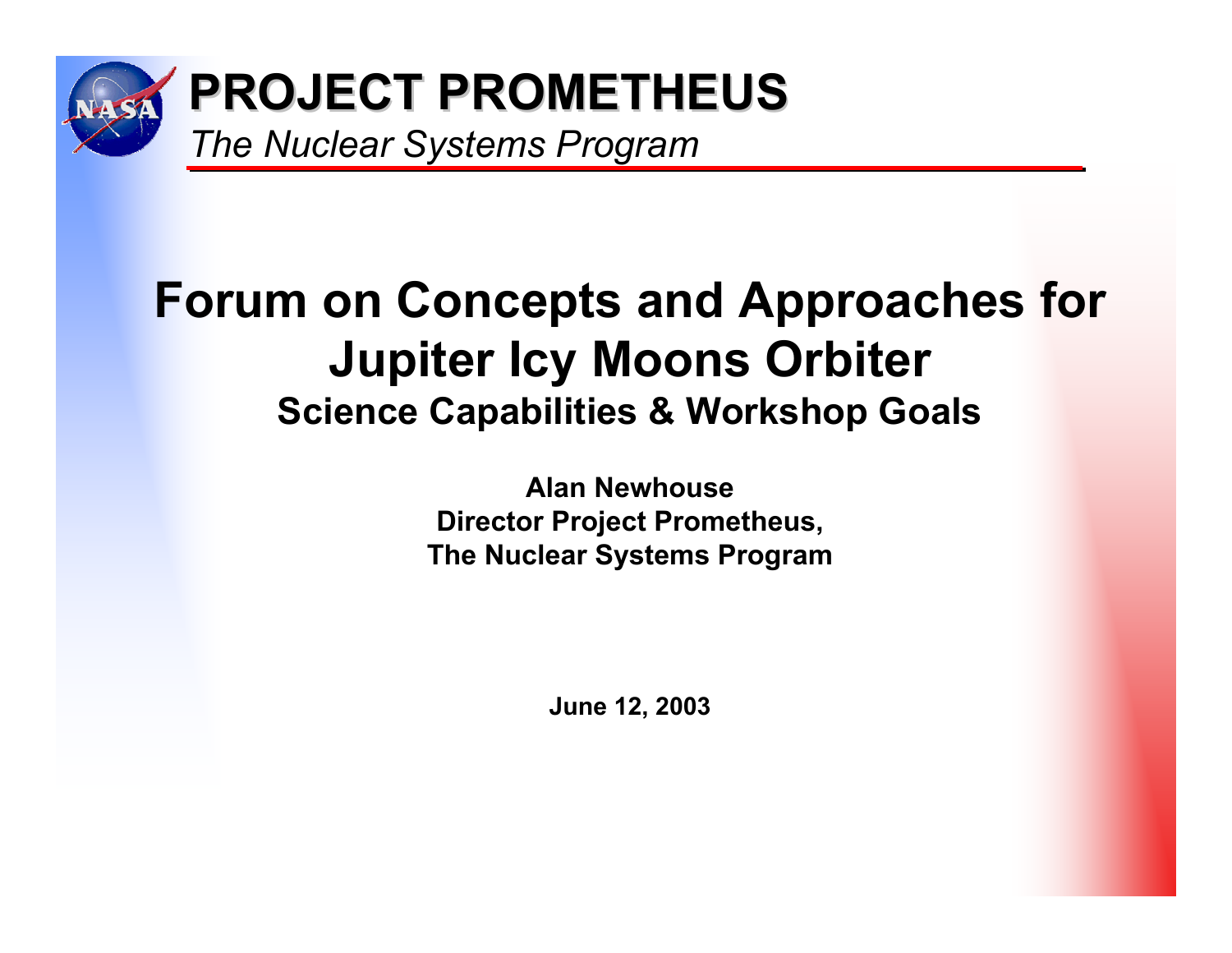

## **Project Prometheus Project Prometheus** *Revolutionizing Space Exploration*

Revolutionize space exploration using space nuclear electric power and propulsion to enable more robust and ambitious scientific missions and to stimulate future generations of explorers and students.

### *Key Program Components:*

Energy Generation – allows for a range of power levels

- ‒ Radioisotope (milliwatts kilowatts)
- Fission reactor (kilowatts–megawatts)

**Conversion to Electricity** – options dependent on end use

- Static: Thermoelectrics, Thermophotovoltaic
- Dynamic: Stirling free piston, Rankine (2-phase) & Brayton cycles (single-phase)

#### **Electricity Utilization**

- ‒ Nuclear Electric Propulsion
- ‒ Scientific Instruments to be defined by scientific community

Jupiter Icy Moons Orbiter (JIMO)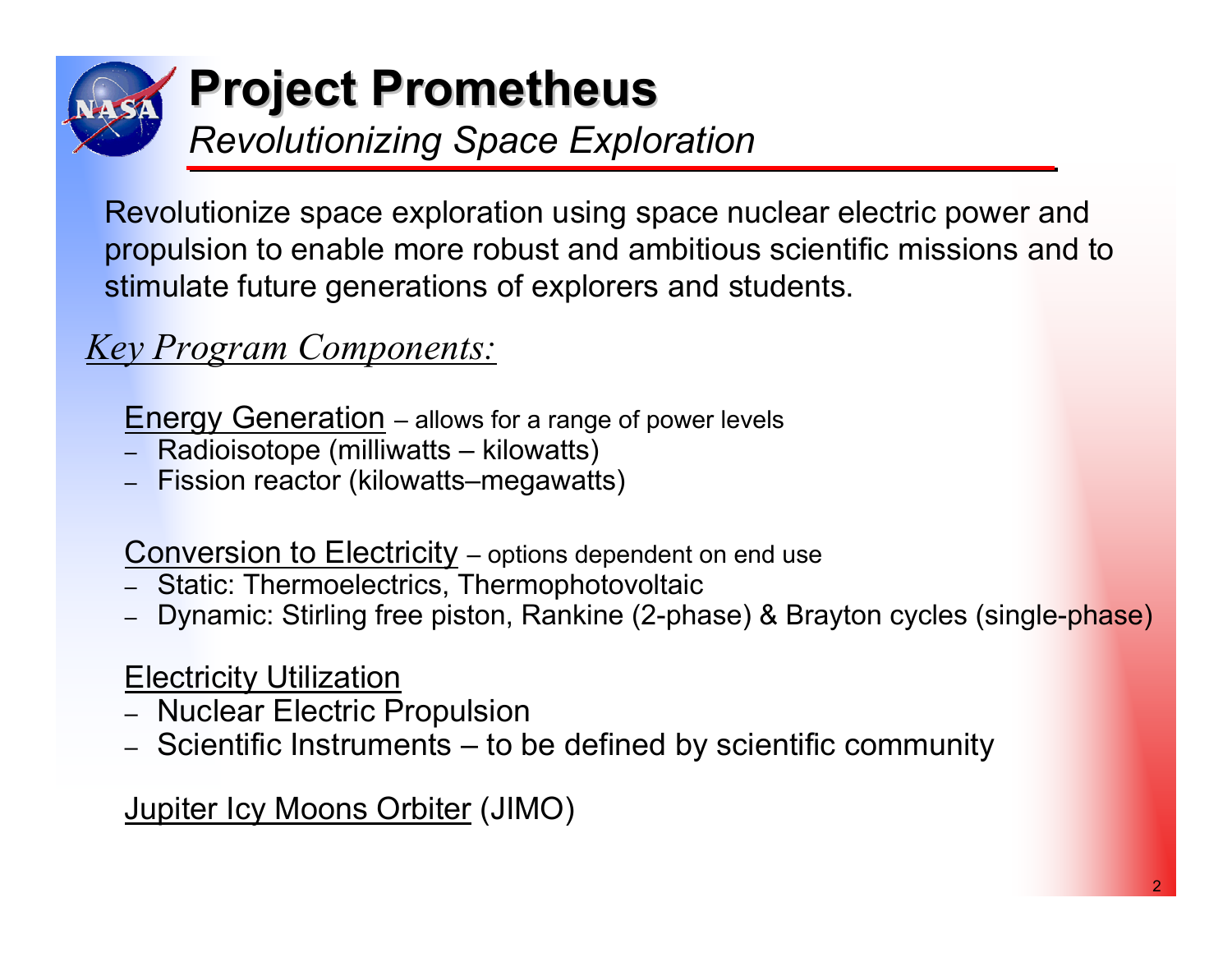

#### Nuclear Fission Reactor Research (DOE)

Objective: Research candidate reactor power systems suitable for planetary science applications

- – *Finished comprehensive reactor concept screening activity* 
	- *1) Heat pipe, 2) liquid metal, 3) gas*
- Develop advanced nuclear fuels capable of supporting higher-temperature, higher power systems for more advanced, lightweight spacecraft

#### Power Conversion Research (NASA)

Objective: Research multiple high power thermal-to-electrical conversion technologies for nuclear electric propulsion (engineering unit - CY06)

- Static (thermoelectric) and dynamic (Brayton & Rankine) conversion technologies
- *Competitively awarded 3 power conversion technology contracts (Boeing, JPL, NASA GRC, DOE Oak Ridge)*

#### Electric Propulsion Research (NASA)

Objective: Research multiple high-power (20-50 kWe & up to 250 kWe) electric propulsion technologies for nuclear electric propulsion (engineering unit - CY06)

- –*Competitively awarded 2 electric propulsion technology contracts (NASA GRC, JPL)*
- Award very high power electric thruster research geared toward advanced electromagnetic thrusters for demanding, revolutionary science exploration missions requiring power levels of 250KWe or greater (CY04)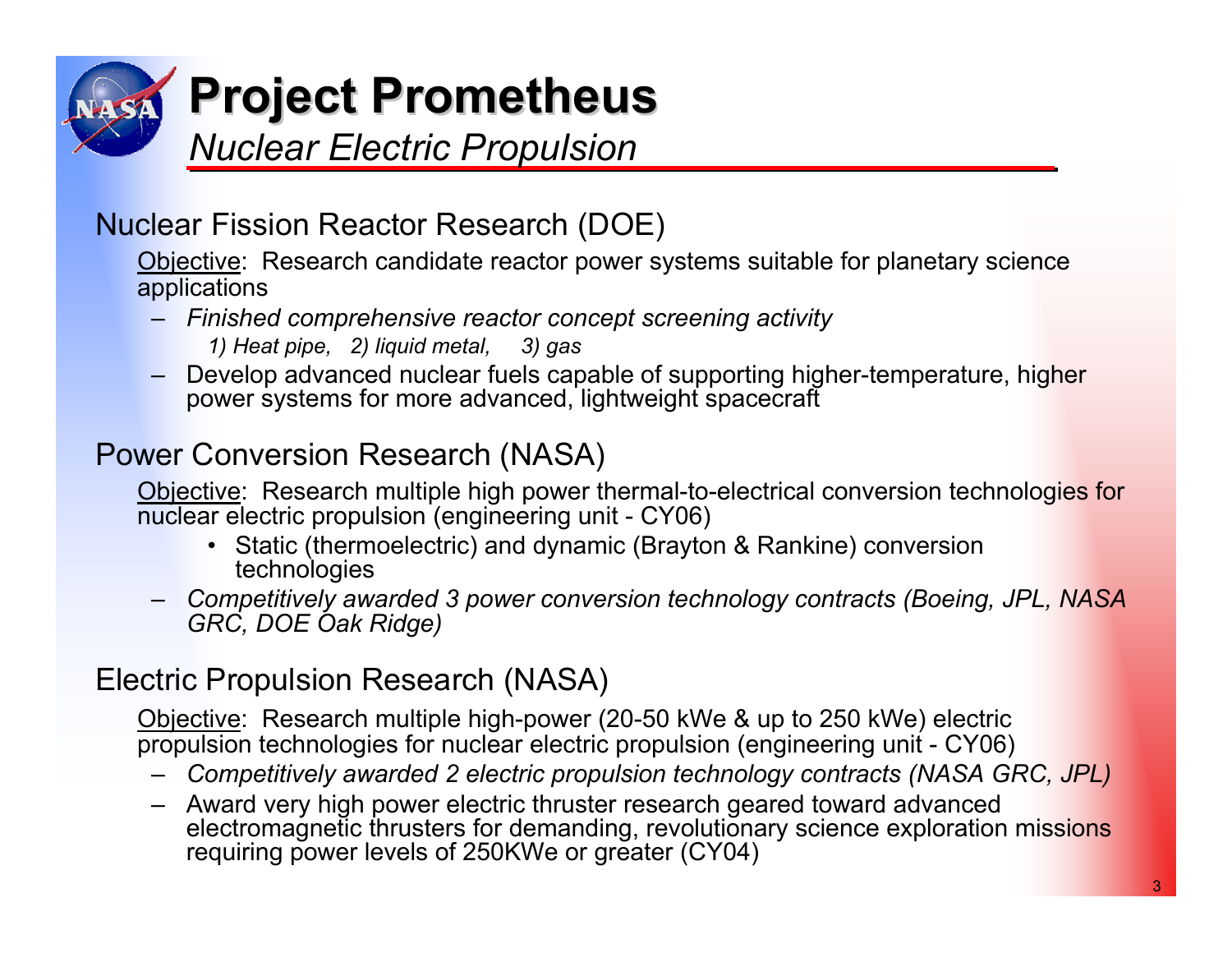

- • Nuclear Reactor Test Facility and Support Equipment
	- Develop technical requirements and conceptual designs for safe, high-fidelity nuclear ground testing of space nuclear reactor power systems
	- Benefit: Lay groundwork for full power system testing and demonstration prior to flight operations
- Enhance Non-Nuclear Testing Capability
	- Provide system upgrades for non-nuclear thermal simulation of nuclear reactor cores for variety of candidate design concepts
	- Benefit: Provide capability to thermally exercise systems before committing to final nuclear design
- Autonomous System Development
	- Develop concept of operations enabling autonomous space nuclear power system operation
	- Benefit: Provide means of safe and reliable operations in the outer solar system
- Advanced Fuels Development
	- Develop fuels and associated cladding and structures capable of high temperature operations, explore thermal propulsion systems capable of high thrust operations
	- Benefit: High temperature fuels will lead to lighter more capable science exploratory spacecraft, advanced thermal propulsion could lead to shorter trip times to outer solar system planets of interest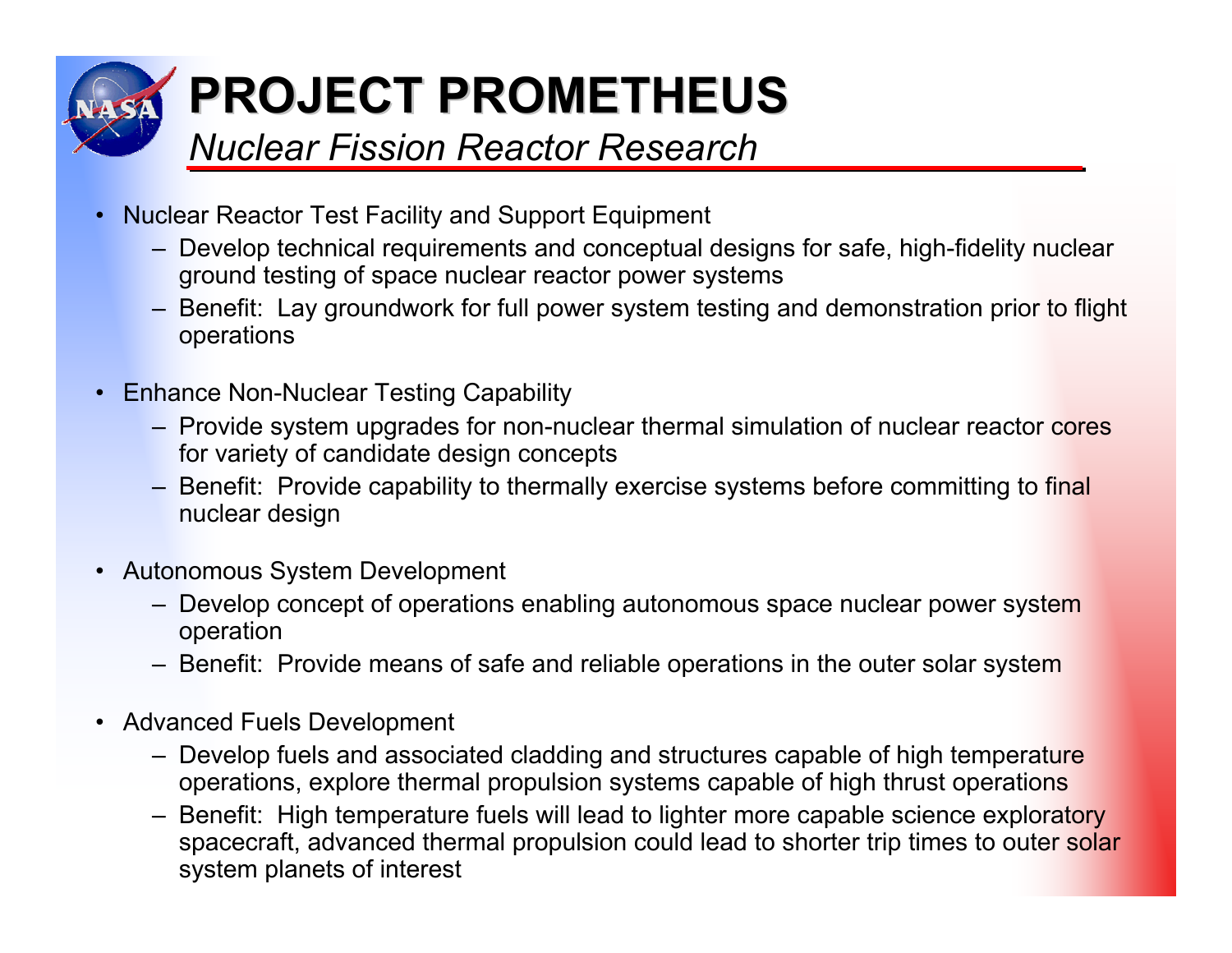

# **Project Prometheus Project Prometheus**

### *Nuclear Reactor Heat-to-Electrical Power Conversion*

| <b>Closed Brayton</b>         | <b>Free-Piston Stirling</b>         | <b>Rankine</b>                 | <b>Thermoelectric</b>                 |
|-------------------------------|-------------------------------------|--------------------------------|---------------------------------------|
| • Heat engine with inert      | • Heat engine with                  | • Heat engine with two-        | • Electrical potential                |
| gas in rotating turbo-        | reciprocating piston &              | phase fluid in rotating        | produced by dissimilar                |
| alternator                    | linear alternator                   | turbo-alternator               | materials exposed to                  |
| • High eff. (20-25%)          | • High eff. (20-30%)                | • Moderate eff. (10-           | temperature diff.                     |
| • Relative high maturity,     | • Relative high maturity,           | 20%                            | • Low eff. $(4-7%)$                   |
| but not flight proven         | but not flight proven               | • Most work completed          | • Flown on SNAP-10A                   |
| • Engine prototypes           | • 55 W Tech Demo                    | during 60's SNAP-8             | (500 W), baselined for                |
| built at 2 and 15 kW          | Convertor (TDC)                     | Program (50 kW                 | SP-100 (100 kW)                       |
| • Scales well to high         | currently in flight dev't           | Mercury Rankine)               | • SiGe or PbTe                        |
| power, but large              | for 100 W class RPS                 | • K-Rankine scales well        | unicouples flight                     |
| radiator                      | • Well suited for low to            | to 100's of kW (e.g.           | proven in RTG at                      |
| • Well suited for high        | medium power                        | SNAP-50, MPRE)                 | power <300 W                          |
| voltage applications          | applications                        | • Turbine inlet 650K           | • Segmented TE                        |
| • Turbine Inlet 1150K         | $\cdot$ T <sub>hot</sub> 925K       | (organic fluids) to            | projects 10-15% eff.                  |
| (superalloys), Temp           | (superalloys), Temp                 | 1400K (Potassium),             | $\cdot$ T <sub>hot</sub> 1300K (refr. |
| ratio $~1.0$                  | ratio $~2.0$                        | Temp ratio $~2.0$              | alloys), $T_{cold}$ ~600K             |
| <b>Mature Technology with</b> | <b>High Efficiency &amp; Scales</b> | <b>Potential for Low Mass.</b> | <b>Flight Proven with Long</b>        |
| <b>Growth Potential</b>       | <b>Well to Low Power</b>            | but Materials Issues           | <b>Life, but Low Efficiency</b>       |

,,,,,,,,,,,,,,,,,,,,,,,,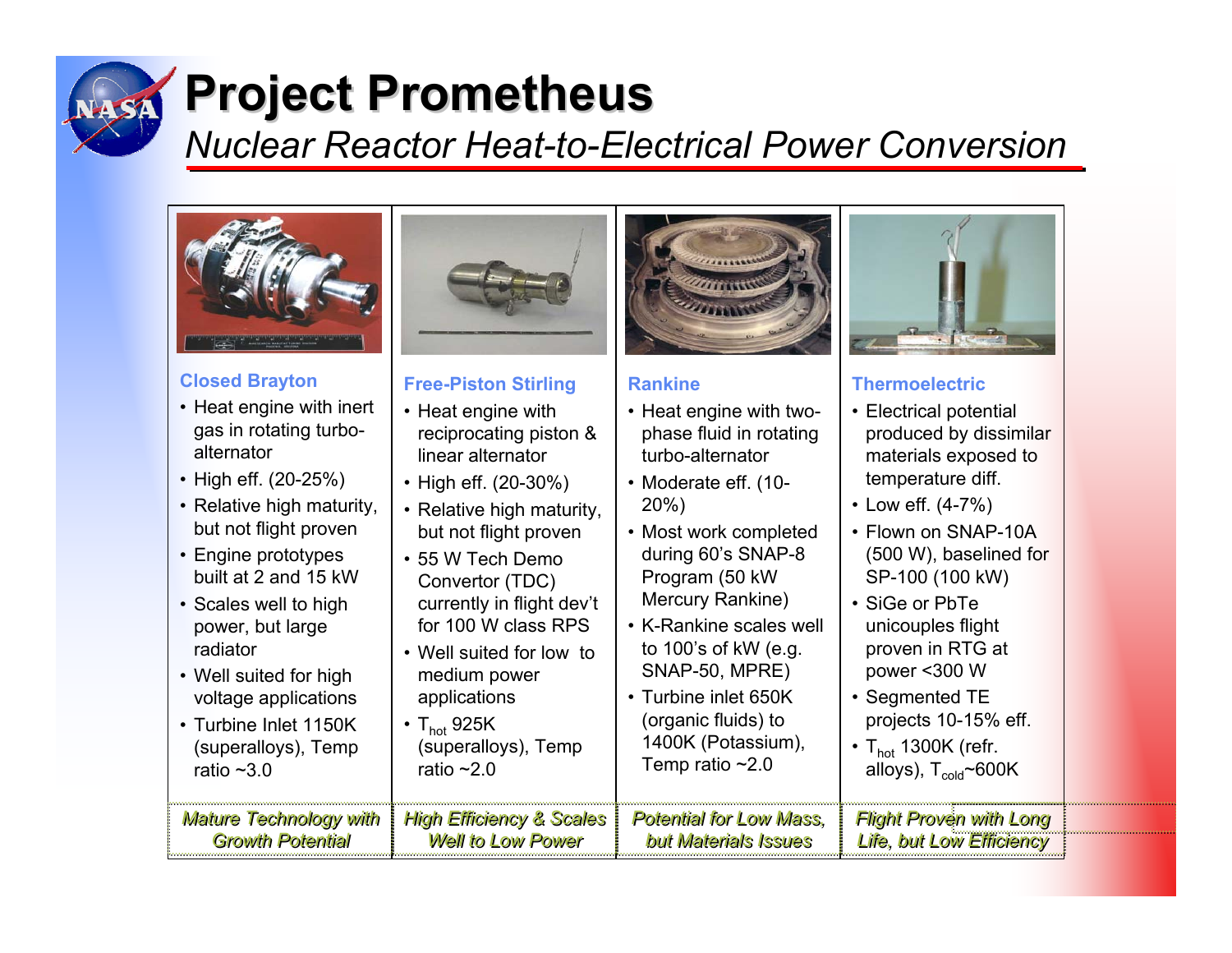

# **Project Prometheus Project Prometheus** *Electric Propulsion Research*

• Utilizes electric power to ionize propellant and accelerate it to produce thrust

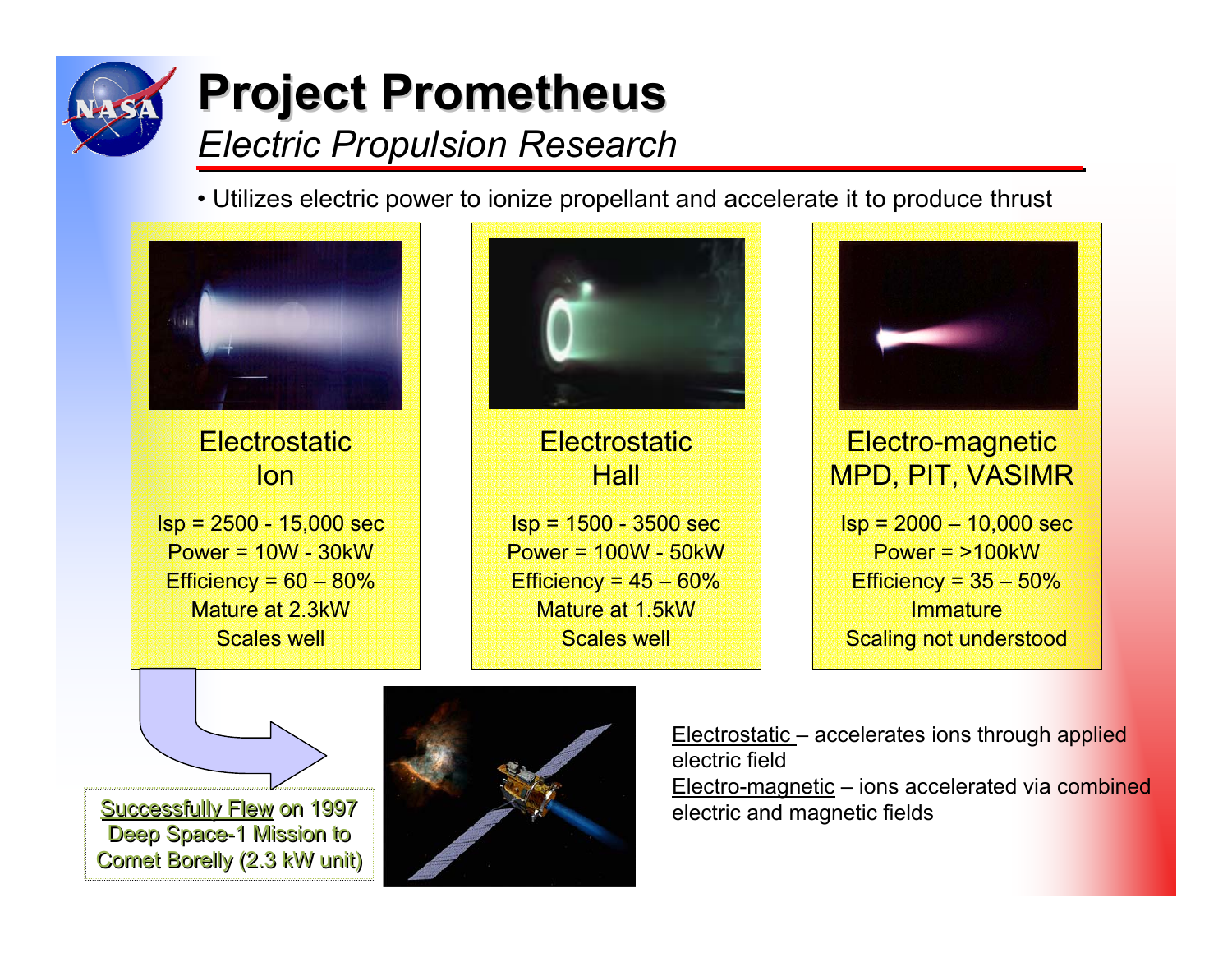

# **PROJECT PROMETHEUS PROJECT PROMETHEUS**

### *Radioisotope Power Systems Development*

Objective: Reestablish, and strengthen, capacity to conduct science-driven, long-lived, Solar System and planetary surface exploration using radioisotope power systems

- ‒ Only 1 un-fueled radioisotope power system in current inventory (2006 Pluto mission)
- ‒ 30 safely flown by NASA on 19 missions

#### Multi-Mission RTG (MMRTG) Development (DOE)

Objective: Develop flight hardware to operate in space and on planets with atmospheres using state-of-practice technology

Flight Candidates: Baselined for Mars Mobile Science Laboratory (CY09 launch), NASA New Frontiers Program missions.

#### Stirling Radioisotope Generator (SRG) Development (DOE)

Objective: Develop flight hardware for more efficient power generation (space and on planet with atmospheres) by incorporating a Stirling convertor

Flight Candidates: Backup for Mars Mobile Science Laboratory (CY09 launch); NASA New Frontiers Program missions

#### Power Conversion Technology Research (NASA)

Objective: Develop higher efficiency heat-to-electrical power conversion technology

- Enables higher power, lower mass, and/or lower Plutonium-238 usage
- •*Competitively selected 10 power conversion technology contracts*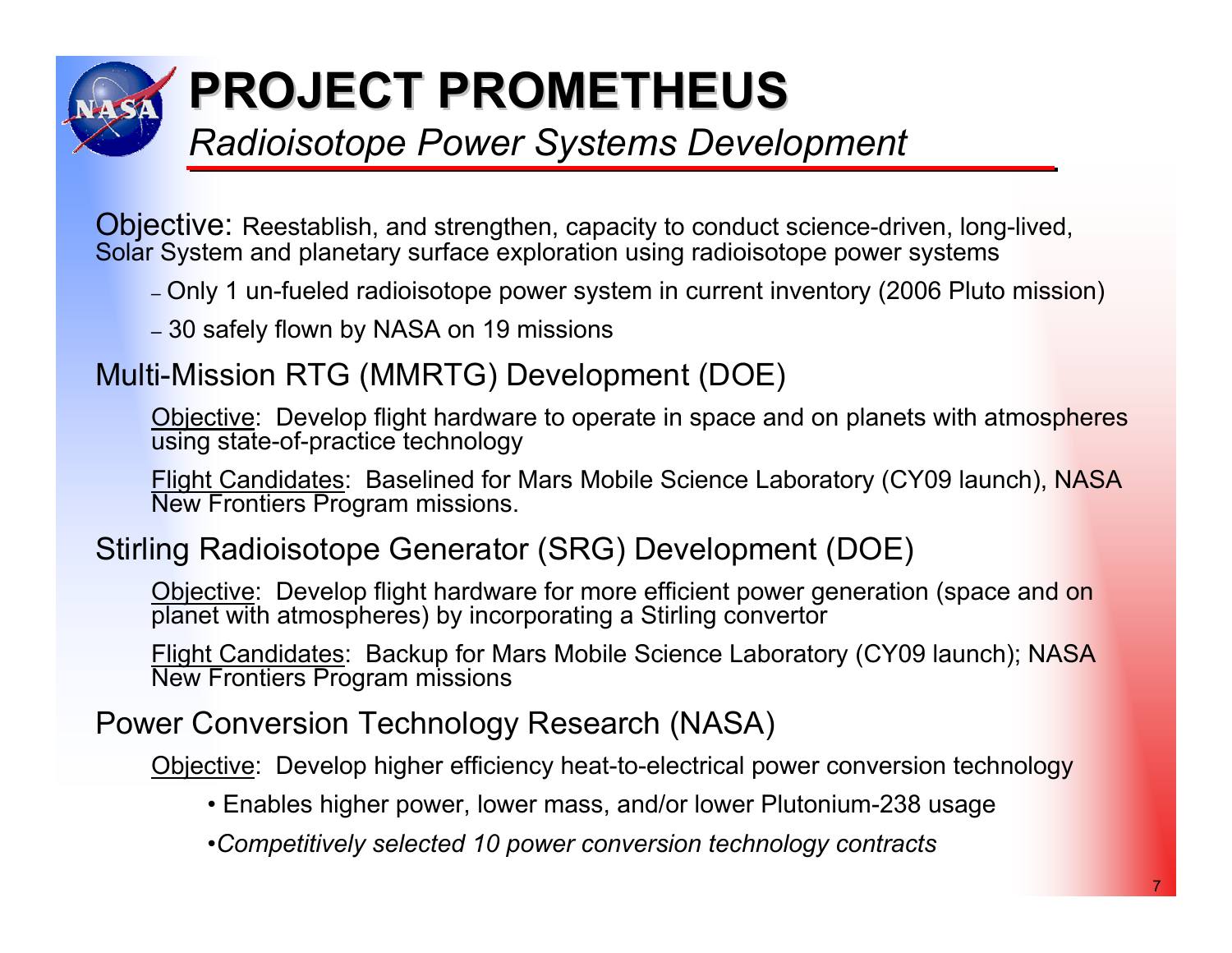

## *Project Prometheus Multi-Mission RTG Development*

MMRTG shores up lack of small nuclear power sources in U.S. inventory for civil space applications and deep space missions by end of this decade.

- Provides approximately 120 Watts of electrical power for scientific instruments and spacecraft operations.
- Minimal use of new technology based on same power conversion technologies used on RTGs for Viking, Galilleo and Cassini programs but with half the power output and Plutonium requirements.



MMRTG is low risk and based on technologies proven on previous applications, such as the Cassini mission. (RTG shown here)

- Capable of operations on the surface of planets and moons with atmospheres (e.g., Mars, Titan) and in deep space independent of distance from Sun.
- Provides continuous all-day/all-night operation at any location and latitude.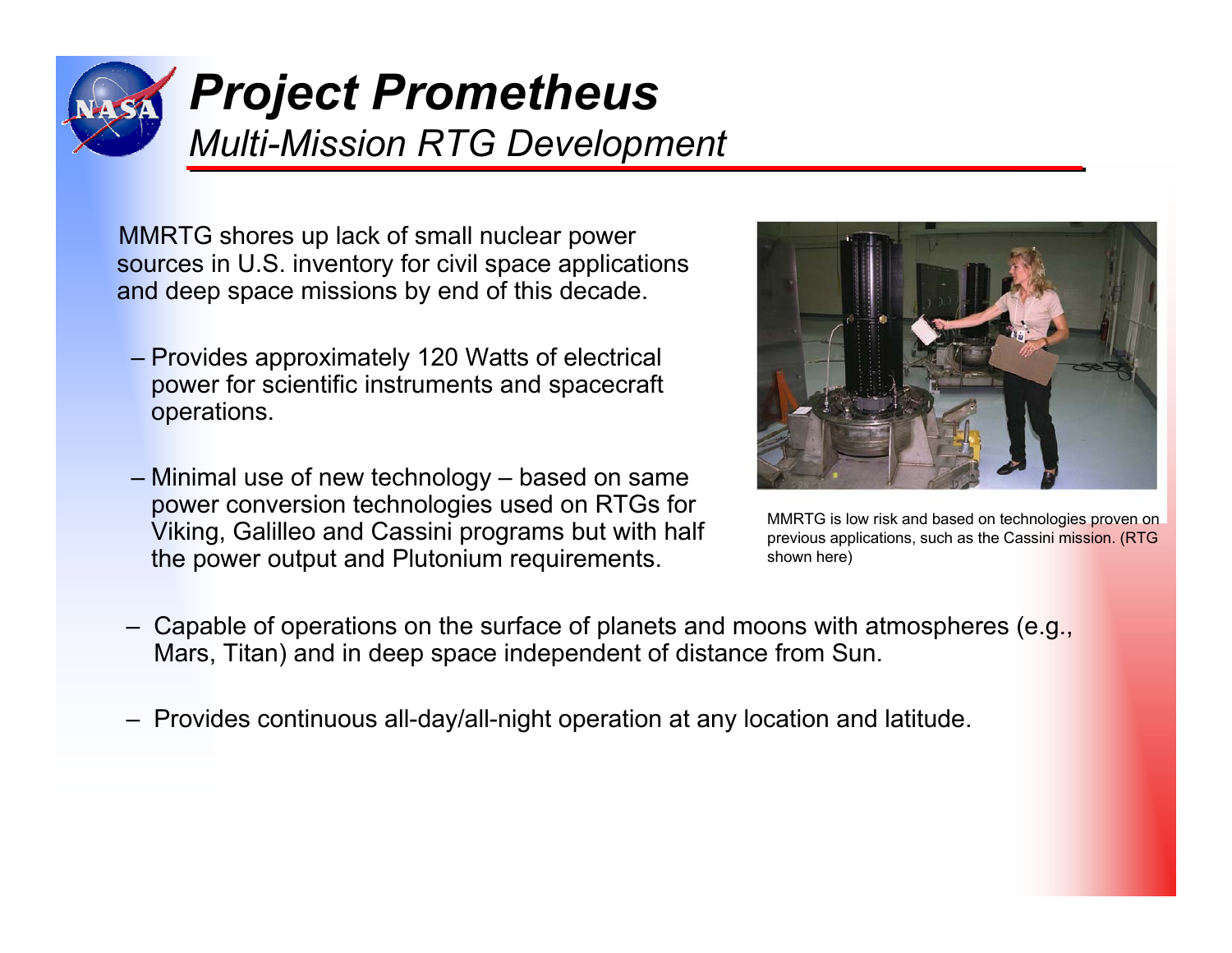

# *Project Prometheus*

## *Stirling Radioisotope Generator (SRG) Development*

New, advanced radioisotope power source (RPS) to support Mars surface exploration and deep space missions by end of this decade

- Provides approximately 120 Watts of electrical power for scientific instruments and spacecraft operations (same as MMRTG)
- Employs highly efficient Stirling dynamic energy conversion process which reduces Plutonium requirements substantially over current static conversion technologies
- Capable of operations on the surface of planets and moons with atmospheres (e.g., Mars, Titan) and in deep space independent of distance from Sun
- Four-fold reduction in Plutonium requirements for a given power level
- Dynamic energy conversion well-proven on Earth and in flight with small cryocoolers



Stirling Radioisotope Generator (SRG) under development by Lockheed-Martin, Stirling Technologies and NASA Glenn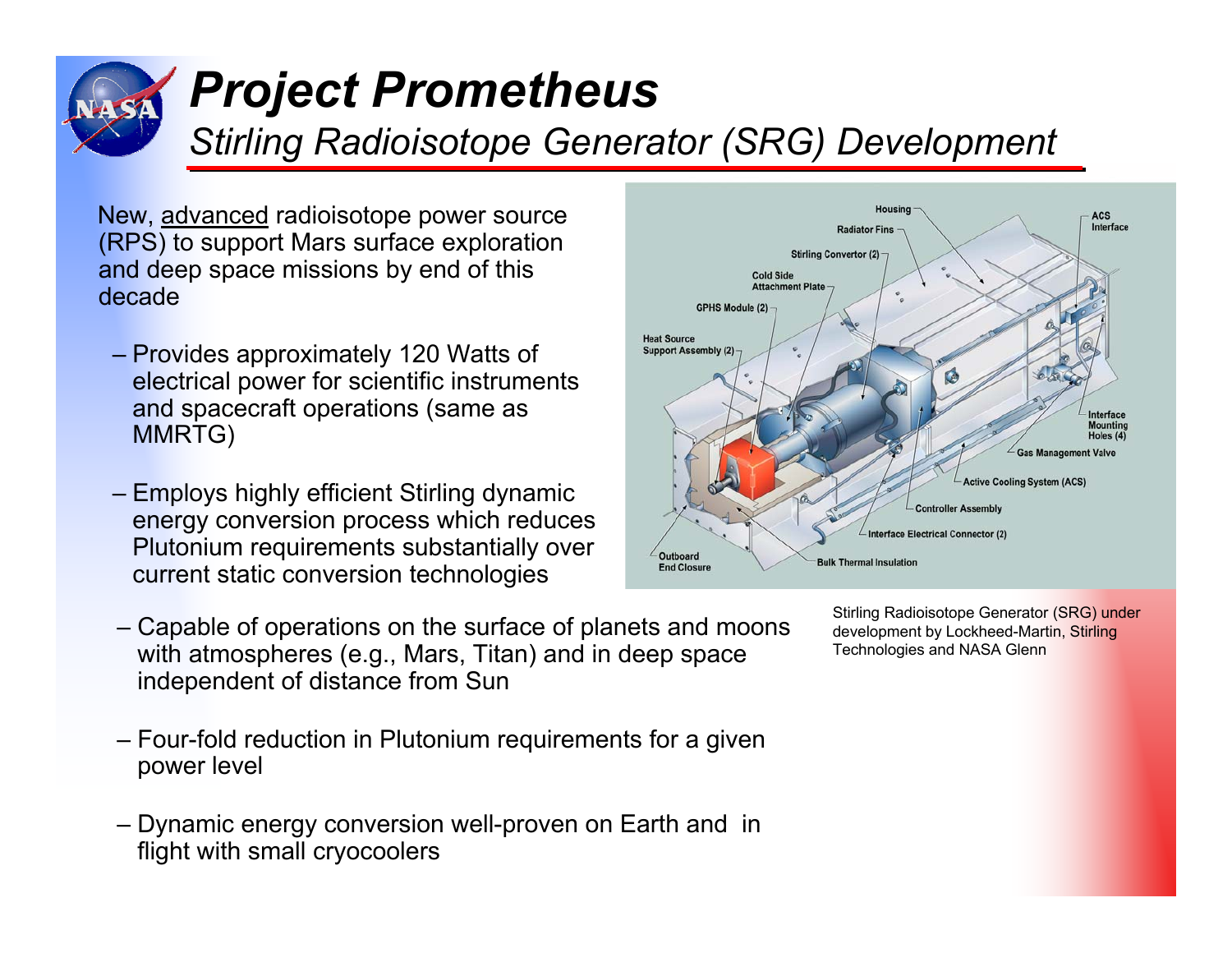

# **Project Prometheus Project Prometheus**

*Advanced Power Conversion Research & Technology*

- Research and technology projects that will enable development of high-efficiency, high-specific power RPS for wide range of future mission applications
- • Improved RPS could greatly expand the capabilities and options available for future small-scale science missions
	- 100 Watt-scale systems: Follow-on to current MMRTG and SRG developments (e.g., 2nd generation SRG)
	- Milliwatt (~0.010 W) to Watt-scale systems: Small electric power supplies for Mars network science, remote sensing stations and very small spacecraft
- Factor of 2 to 5 improvements in power conversion beyond SOA in converter reliability, lifetimes, power levels, and overall efficiency



Development of milliwatt-scale radioisotope power supplies could provide tremendous capabilities to future Mars and deep space missions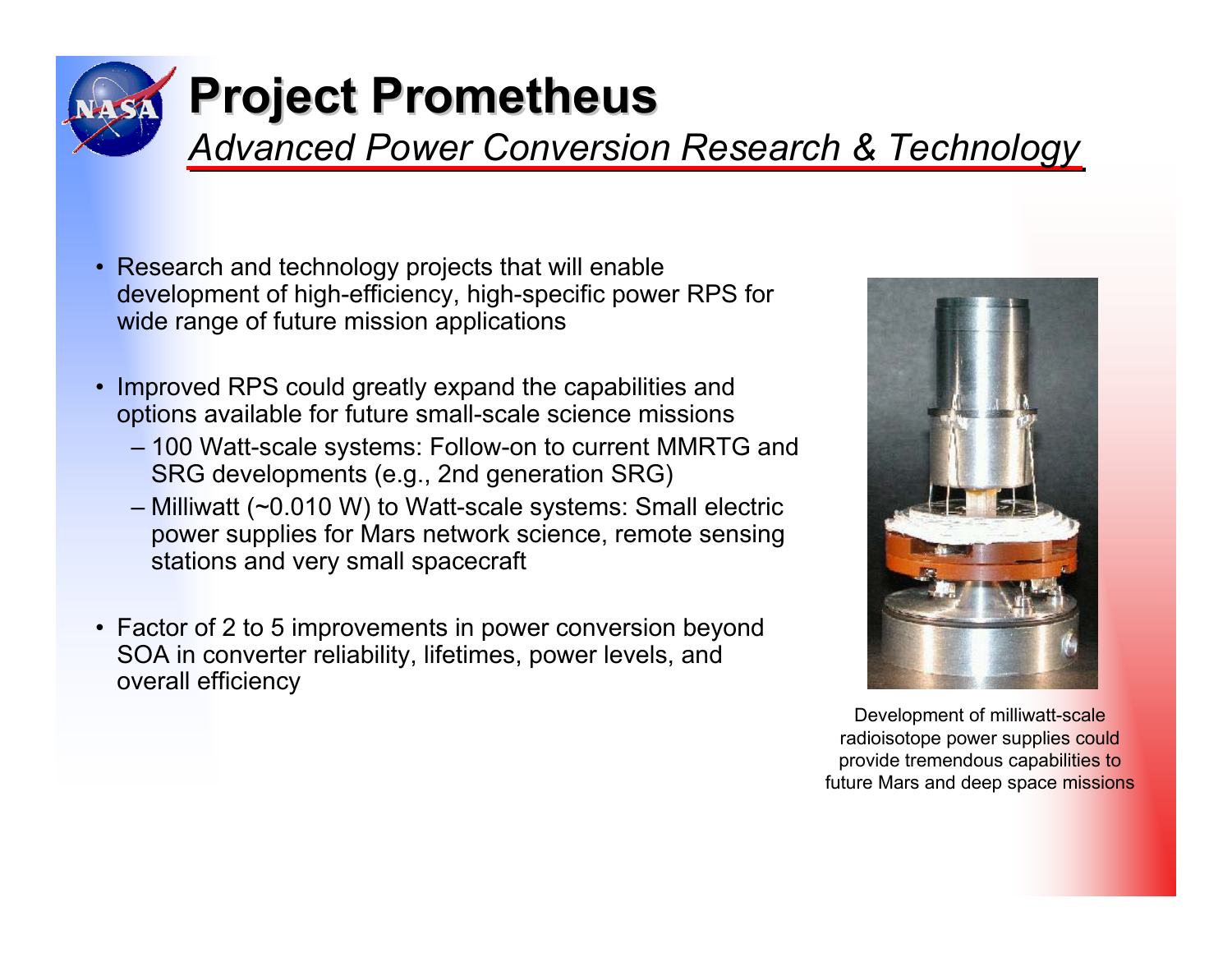

## **Project Prometheus Project Prometheus** *Jupiter Icy Moons Orbiter (JIMO)*

- • JIMO will be the first flight mission to use nuclear power and propulsion technologies.
- • This mission will set the stage for the next phase of exploring Jupiter and will open the rest of the outer Solar System to detailed exploration.
- •Project Office located at JPL

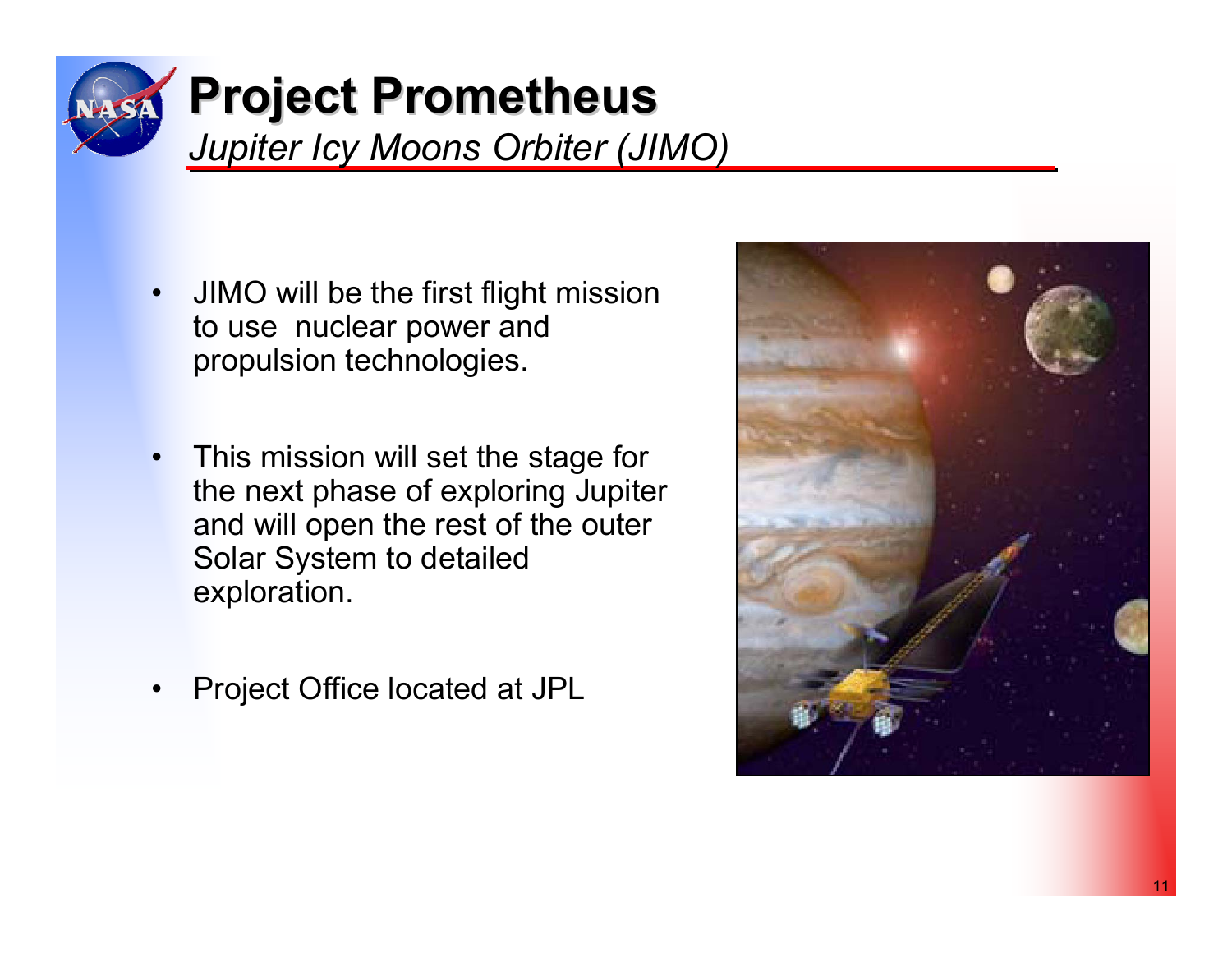

•

## **Many Technologies Extend to a Broad Range of Future Space Exploration Missions**



- **Many of the technology, fabrication, and ground-based capacities developed for the first space nuclear propulsion mission have direct application to follow-on missions**
	- –Nuclear fuel and clad & fabrication capacity
	- –Nuclear reactor design, analysis, and qualification methodology and software
	- Neutron and gamma shield, and neutron reflector & fabrication capacity
	- –Radiation-tolerant nuclear reactor instrumentation and control & fabrication capacity
	- –Space nuclear reactor power system autonomy
	- –Power conversion & fabrication capacity
	- –Low mass, large-scale radiation-tolerant thermal radiators & fabrication capacity
	- –High power density electrical power control and distribution & fabrication capacity
	- –High power electric propulsion & fabrication capacity
	- –Safety and launch approval procedures, National Environmental Policy Act procedures and actions
	- – **Ground test facility and support equipment (both for zero-power critical testing, and potential full power testing)**

#### *Evolvable technologies for follow-on science driven exploration missions*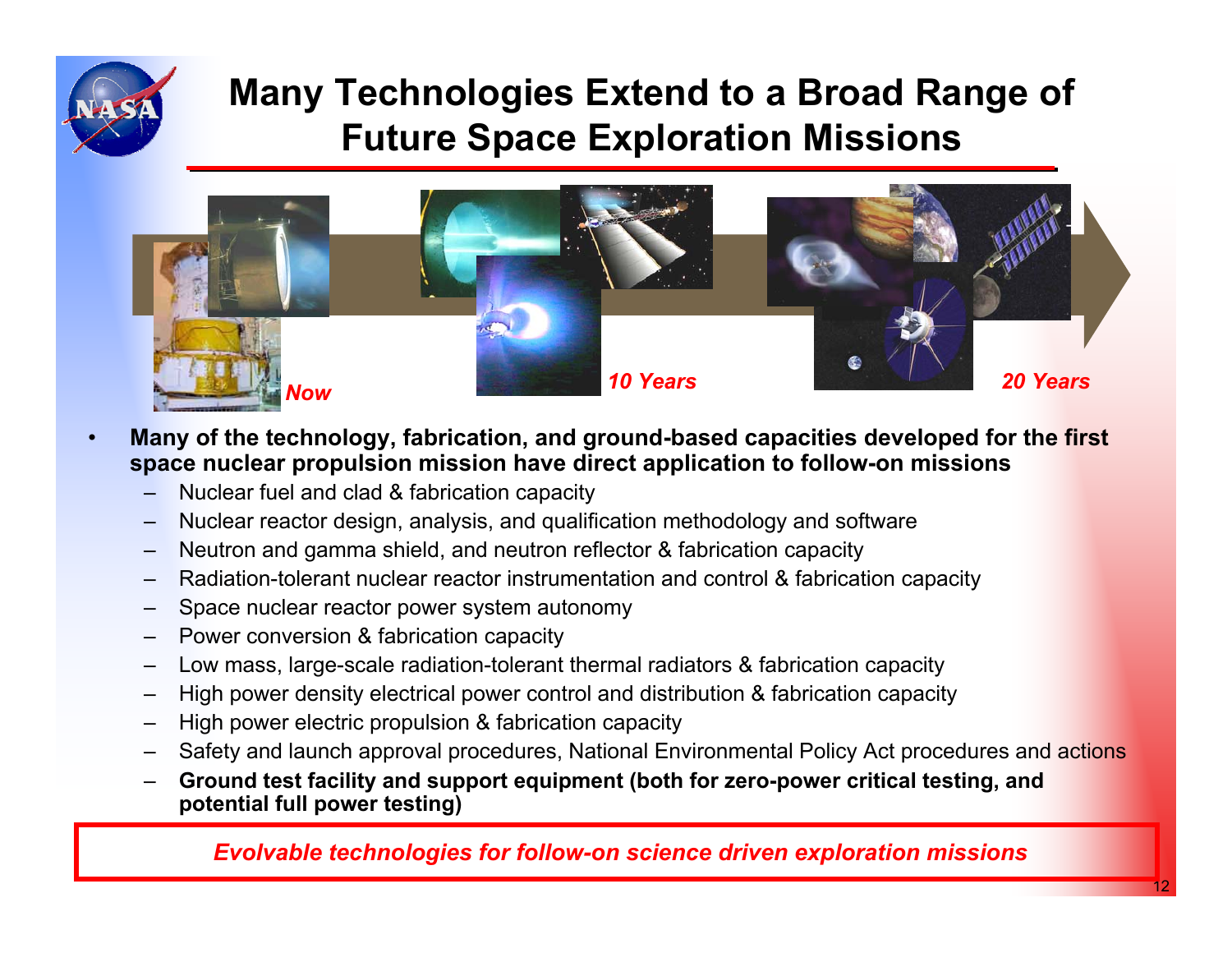

# **Project Prometheus Project Prometheus**

*Applications Beyond NASA and Space Exploration*

#### **High Temperature Nuclear Fuel for Potential Future High-Temp Gas-Cooled Nuclear Plants**





Uranium Nitride (UN) Fuel Pellets

High-Temp Gas Cooled Reactor **Concept** 

**High Reliability, Autonomous Systems & Controls (Reactor Control Technology) Potentially Apply to Broad Array of Autonomous Systems**





Autonomous Vehicles

#### **High Temperature (Refractory) Materials for Reactor and Power Conversion Fabrication**



Brayton Cycle Turbo-Alternator



3-Stage Potassium Turbine

#### **Lightweight Advanced Thermal Radiators for Civil and Defense Communication Satellites**



Civil Communications **Satellites** 



Defense Communications **Satellites**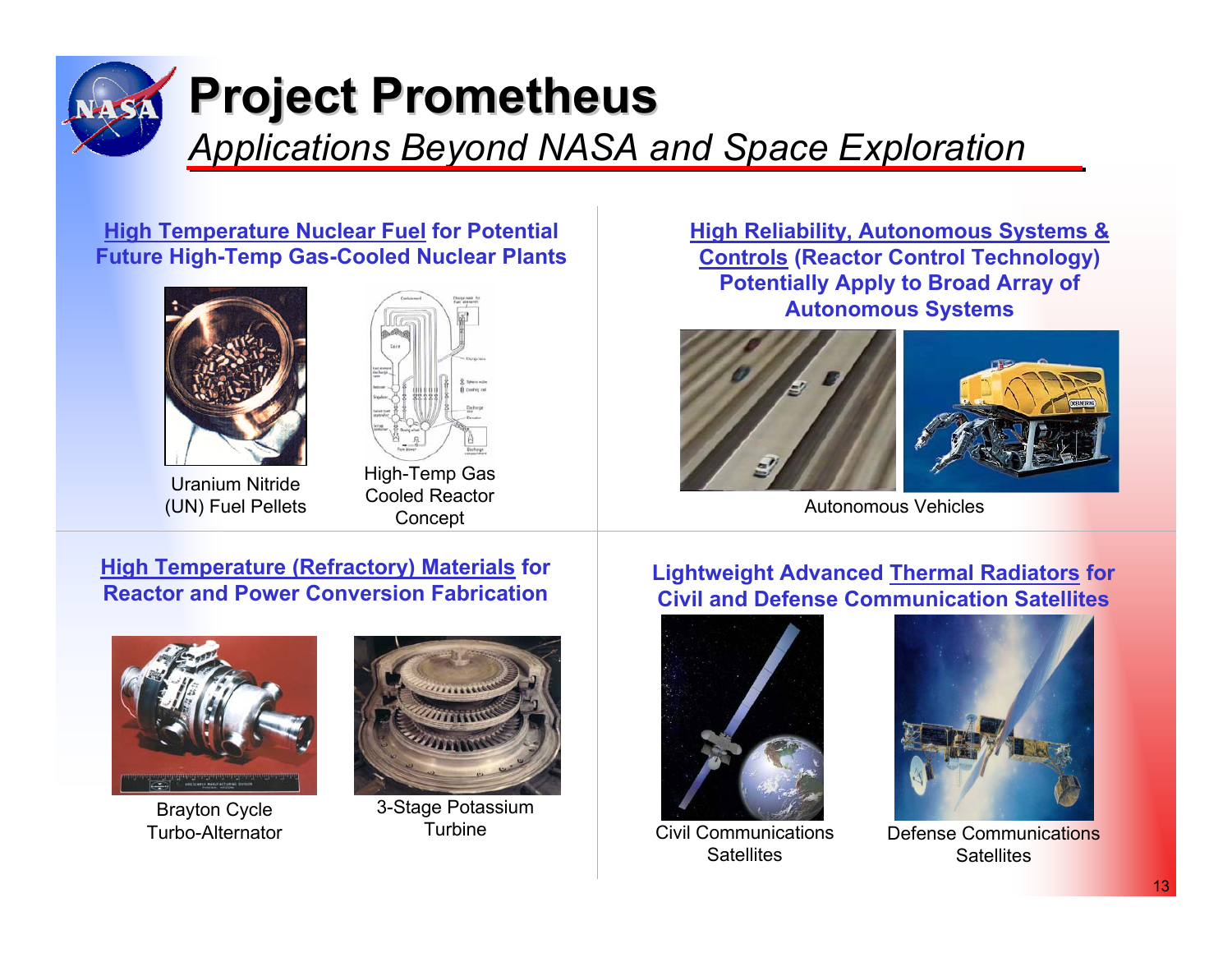

# **PROJECT PROMETHEUS PROJECT PROMETHEUS**

### *Organizational Principles*

- Organize for safety and mission success
- Establish clear lines of responsibility and authority
- Enable focus on mission systems engineering and optimization
- Enable responsiveness to science mission customers
- Utilize the capabilities of industry, academia, and the US Government via a competitive process to achieve innovative solutions and optimal cost and performance
	- Utilize capabilities of US Government to manage and implement this program
		- •DOE regulatory responsibility and authority (Atomic Energy Act) for the development and operation of systems using special nuclear material (e.g., reactors)
		- •DOE authority to indemnify developers of reactors and related activities
		- •NASA has unique and extensive experience in the launch and operation of deep space spacecraft
	- Utilize capabilities of NASA
		- •GRC, JPL, KSC, MSFC
	- Utilize the capabilities of instrument developers and scientists throughout the world
		- •Universities
		- •Industries
		- •NASA centers and DOE laboratories